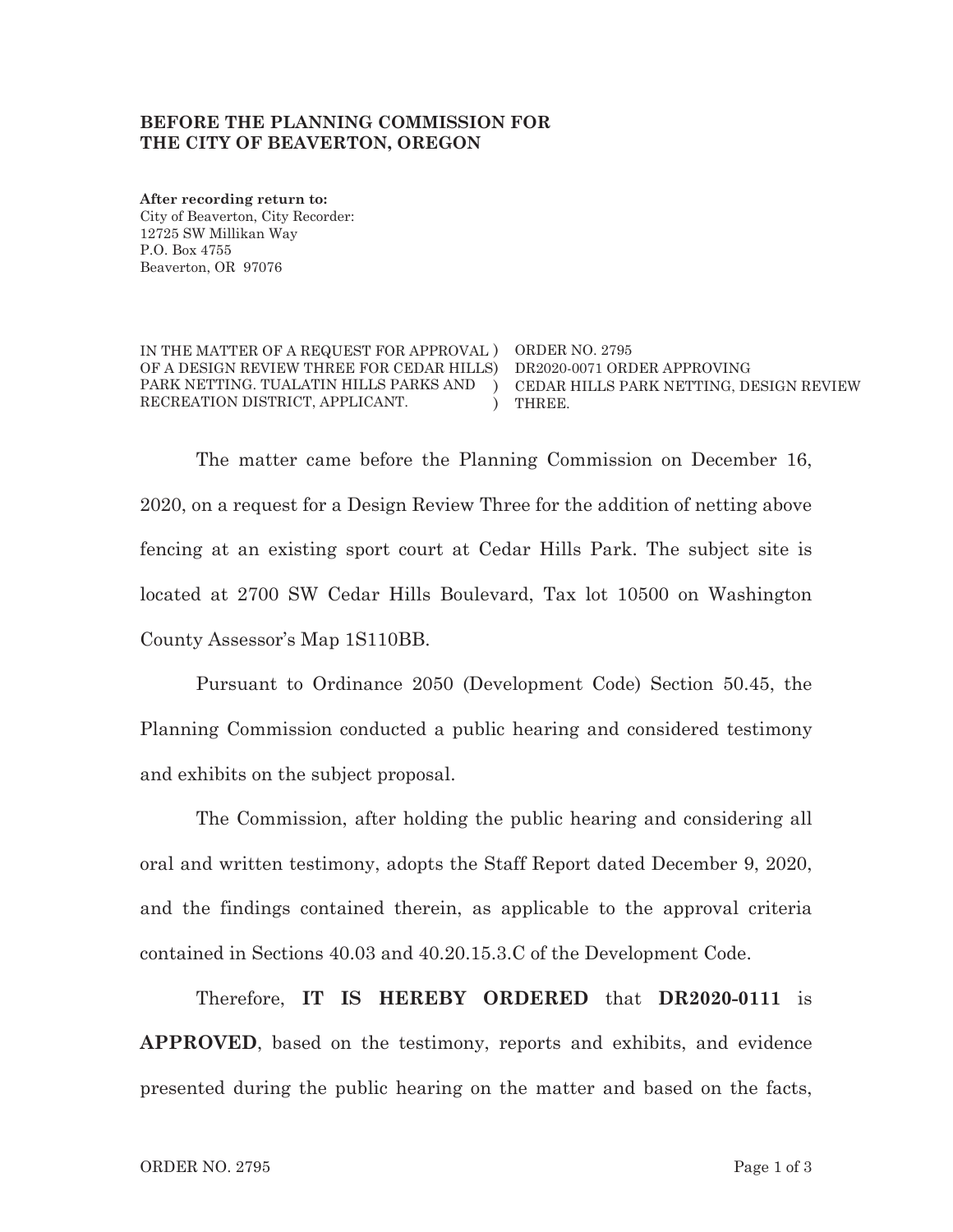findings, and conclusions found in the Staff Report dated December 9, 2020, and subject to the condition of approval as follows:

# **Design Review Three (DR2020-0111)**

# **A. General Conditions, the Applicant shall:**

1. In accordance with Section 50.90.1 of the Development Code, Design Review approval shall expire after one year from the date of approval unless prior to that time a construction permit has been issued and substantial construction pursuant thereto has taken place, or an application for extension is filed pursuant to Section 50.93, or that authorized development has otherwise commenced in accordance with Section 50.90.3.B. (Planning / SR)

# **B. Prior to final inspection and final occupancy permit issuance of any building permit, the applicant shall:**

2. Ensure all site improvements, are completed in accordance with plans marked "Exhibit A", except as modified and approved by the decision-making authority. (On file at City Hall). (Planning/SR)

Motion **CARRIED**, by the following vote:

**AYES:** Lawler, Winter, Nye, Overhage, Saldanha. **NAYS:** None. **ABSTAIN:** None. **ABSENT:** Brucker

Dated this day of  $\qquad \qquad$  2020

To appeal the decision of the Planning Commission, as articulated in Land Use

Order No. 2795 an appeal must be filed on an Appeal form provided by the

Director at the City of Beaverton Community Development Department's office

| by | no | later | than | 4:30  | p.m. | on |
|----|----|-------|------|-------|------|----|
|    |    |       |      | 2020. |      |    |